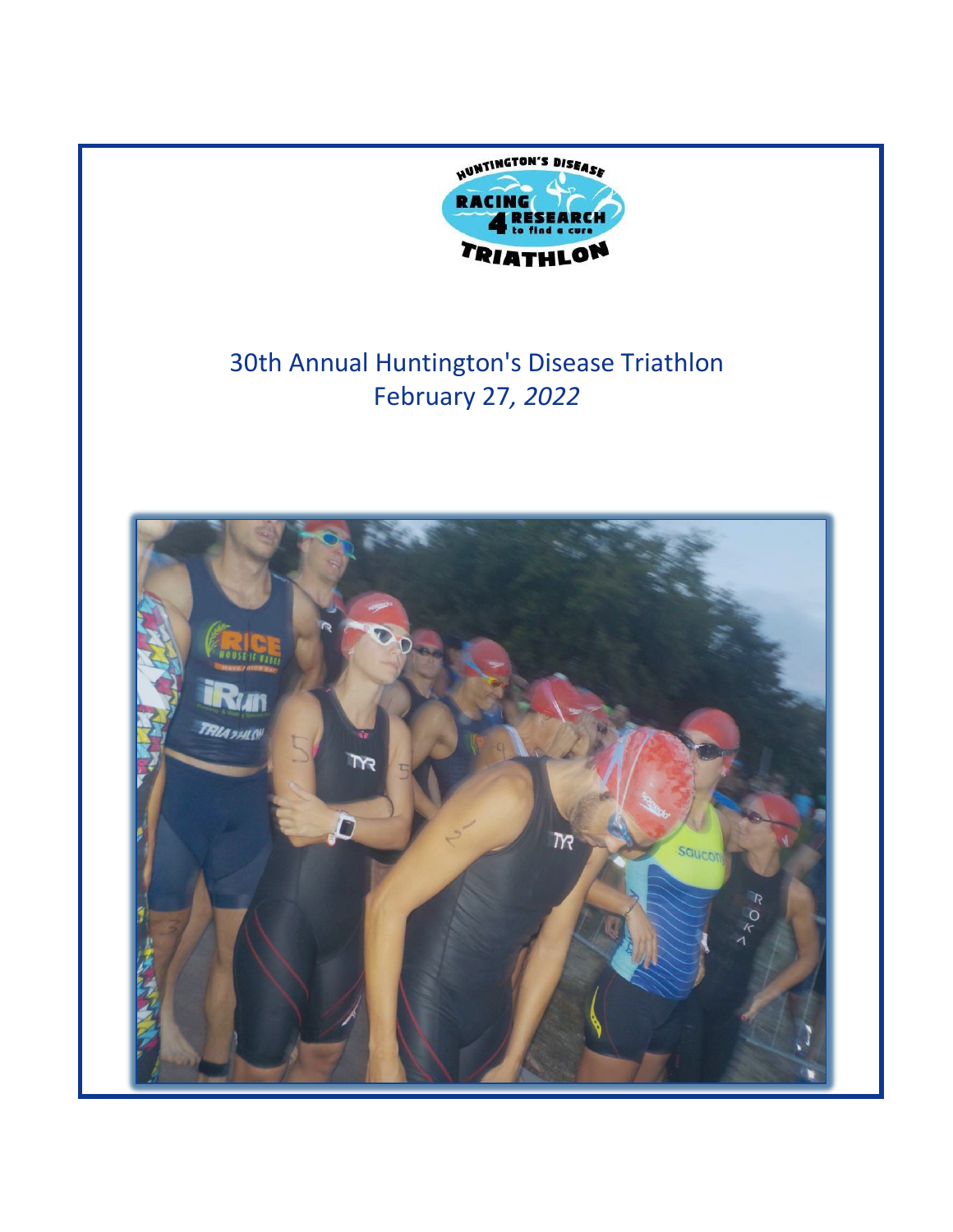# **Huntington's Disease Triathlon** Racing for Research to Find a Cure

**Date:** Sunday, February *27, 2022*

**Venue:** Larry and Penny Thompson Park 12451 SW 184 Street Miami, FL 33177

**Distance:** Sprint (.25-mile swim, 14-mile bike, 3-mile run) Duathlon (1-mile run,14mile bike, 3-mile run) Olympic (.73-mile swim, 22-mile bike, 6-mile run)

### **Pre-race Packet Pickup**

Athletes are strongly encouraged to pick up their packets early and attend the Info Clinic.

Friday, February 18th | 2:00 PM – 7:00 PM | Mack Cycle & Fitness (5995 Sunset Drive, Miami, FL 33143) Saturday, February 19th | 10:00 AM – 3:00 PM | Mack Cycle & Fitness (5995 Sunset Drive, Miami, FL 33143)

Saturday, February 26th | 10:00 AM – 4:00 PM | **AT RACE SITE:** Larry & Penny Thompson Park (12451 SW 184th St, Miami, FL 33177)

### **First Timers and Info Clinic**

Saturday, February 26th | 1:00 PM – 2:00 PM | **AT RACE SITE:** Larry & Penny Thompson Park

You must present a photo ID and current USAT membership card. Those participants that did not preregister and are not current USAT members will have to purchase a one-day license for \$15.00 (CASH ONLY). Only the athlete who is racing can pick up their packet. **ALL RELAY TEAM MEMBERS MUST BE PRESENT TO PICK UP THEIR PACKETS.**

# **Course Maps**

Course maps are located on our website at [www.huntingtonsdiseasefl.org.](http://www.huntingtonsdiseasefl.org/) You are strongly encouraged to print these maps out and be familiar with the course

#### **Parking**

Parking opens at 5:30 am. Parking is spread throughout the park and may not be near the transition. Please allow ample time to avoid an unpleasant start of your day. PLEASE BE COOPERATIVE AND FOLLOW THESE GUIDELINES FOR PARKING. This will ensure a great race start and a smooth entry into the park. Take US1 South or the Turnpike South to SW 184 Street (Eureka Drive). Go west on Eureka to 129<sup>th</sup> Avenue (or 2<sup>nd</sup> entrance on 134<sup>th</sup> Avenue) and follow the parking attendants for correct parking. There will be directional signs and personnel to assist with parking. After the start of the event, all spectators will need to enter the park entrance at 184<sup>th</sup> (Eureka Drive) & 125<sup>th</sup> street (campground entrance) or through the side entrance on 137<sup>th</sup> Avenue and 176<sup>th</sup> Street.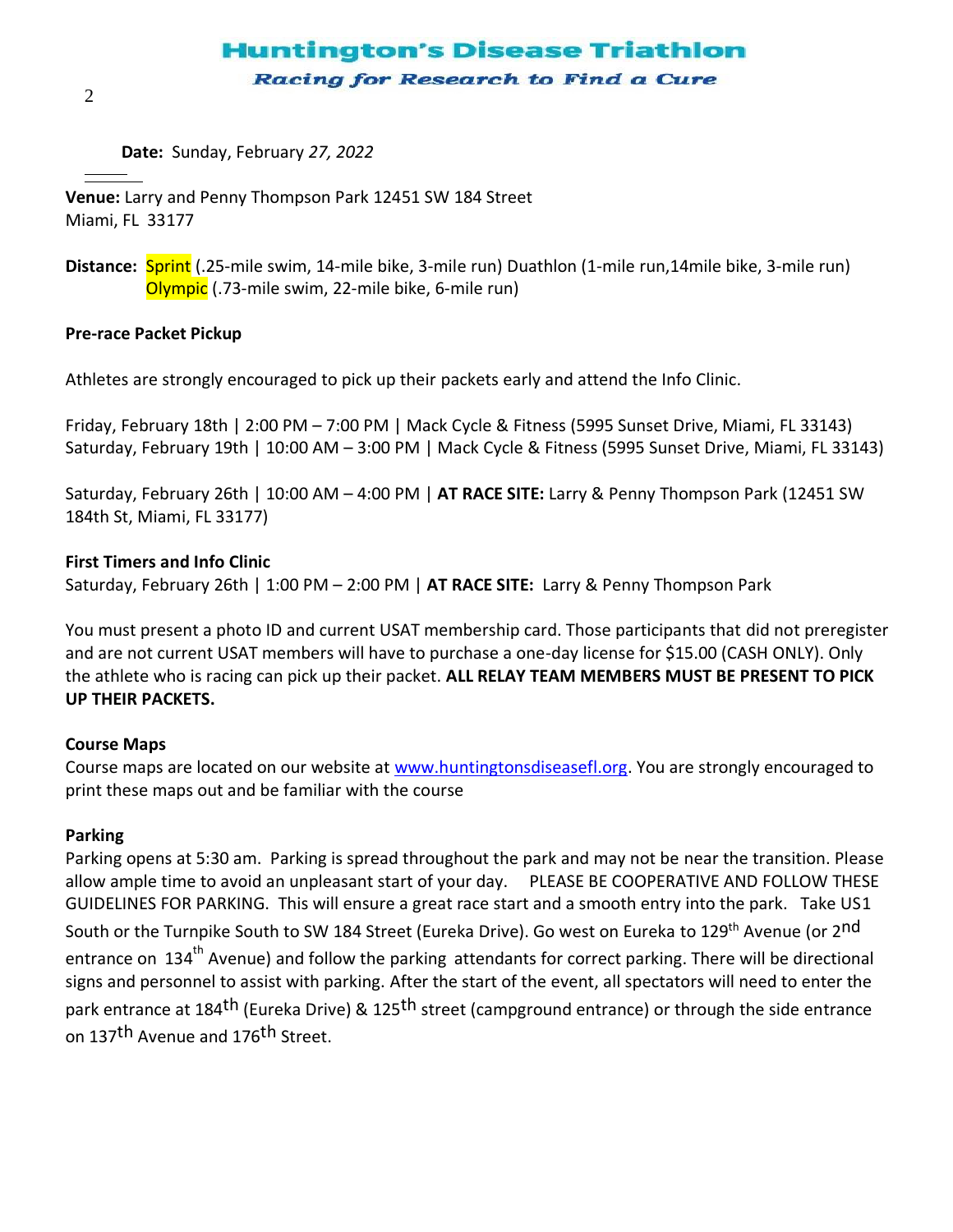# **Huntington's Disease Triathlon** Racing for Research to Find a Cure

# **Spectators**

This is a very family-friendly event. Spectators can watch the swim from a great spot along the nearly 1-mile edge of the lake. There is even a children's playground right next to the finish line! The run wraps around the park which allows for lots of spectator viewing along with different points on the run. The transition and Finish line are all in the same vicinity which makes it very easy to cheer on all athletes. Bring a blanket, sunscreen, bug spray, visors, and sun umbrellas, and make it a family picnic day. You can even leave after the race and head over to Zoo Miami which is right around the corner. NO DOGS: Miami-Dade County Parks have a strict rule regarding pets. They are not allowed in the park! If you are found in violation of this rule, you will be fined \$100, so please leave your pets at home.

# **USA TRIATHLON**

This event is a USAT sanctioned event, all USAT rules apply. For more information on becoming a member of USA Triathlon and for complete USAT rules, please visit [www.usatriathlon.org.](http://www.usatriathlon.org/)

### **Chip &Timing System**

The chip is a small plastic disk containing a miniature transponder. It is attached to an ankle band that is worn by the triathlete. Attach the chip band around your ankle and insert the end through the buckle. Pull firmly and press against the Velcro band to attach. WE RECOMMEND ATTACHING A SAFETY PIN TO ENSURE IT DOES NOT FALL OFF DURING THE SWIM. Make sure it is firmly attached and fits snug (not too tight), and you're ready to race. You must wear your chip band at all times during the event to be timed. You will be issued your chip **race morning** before entering the transition area. YOU MUST SHOW YOUR RACE NUMBER TO RECEIVE YOUR CHIP RACE MORNING. This is to ensure that you receive the correct chip number. YOU MAY NOT USE YOUR OWN CHIP FOR THIS RACE. All chips and ankle bands will be collected at the race's finish line. If you drop out of the race for any **reason, it is your responsibility to return the chip to the finish line personnel. Athletes who do not return their chips will be charged \$65.00.**

#### **Body Marking**

Body marking will take place from 5:40 – 6:45 am on race morning at the entrance to the Transition Area. You will NOT be permitted in the Transition Area without your body marked. If you plan on applying lotion or sunscreen to your body, please wait until after you have been body marked. BODY MARKING WILL CLOSE PROMPTLY AT 6:45 DUE TO THE OLYMPIC RACE STARTING AT 7:00. FAILURE TO BE BODY MARKED BY 6:45 MAY RESULT IN NOT BEING ABLE TO PARTICIPATE.

#### **Race Numbers**

There are two race numbers in your race packet that you are required to display during the event.

BIKE: The bicycle frame number MUST be attached to your bike with the race number clearly visible from both sides of the bike.

RUN: The paper run number MUST be displayed during the entire run segment on the front of your body. Pin your run number to your shirt, swimsuit, or race belt with the four safety pins provided in your race packet. Do not cut, fold, or alter your race number at any time. Failure to wear your race number may result in a time penalty.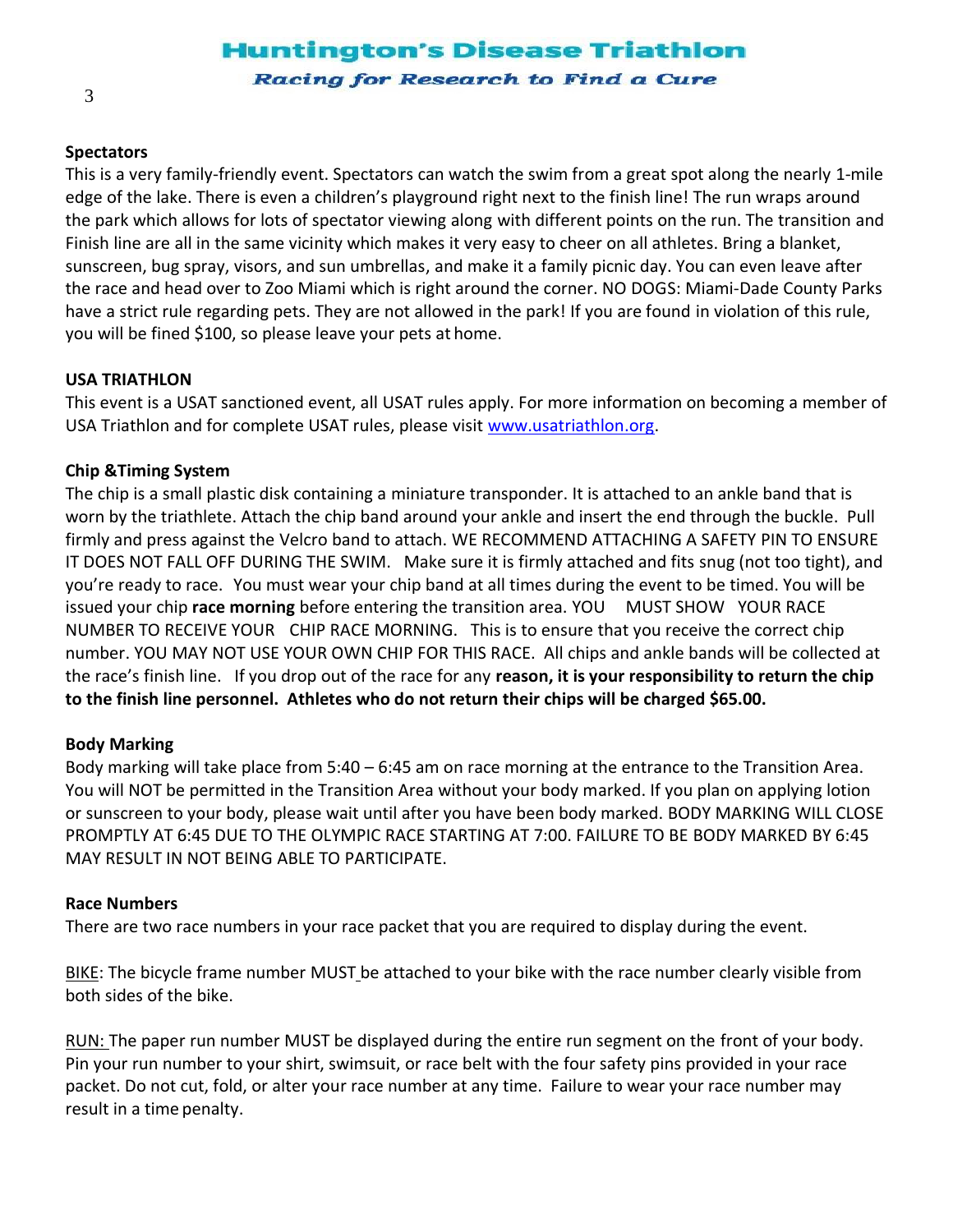# **Huntington's Disease Triathlon** Racing for Research to Find a Cure

### **Swim Caps**

The official swim cap found in your race packet MUST be worn during the entire swim. This cap is provided for your safety during the swim. Do NOT trade your swim cap with another athlete, as the caps are colorcoded to assist race management. You must start in your designated swim wave. Please confirm your swim cap color coincides with your swim wave listed on Wave Boards at packet pickup.

### **Transition Check-in/Bike**

NO OVERNIGHT STORAGE IS PROVIDED. Only participants who have their timing chip and are body marked will be allowed access to the Transition Area. You must have your bike frame number attached to your bicycle before you'll be permitted to bring your bike into the Transition area. THE TRANSITION AREA WILL BE CLOSED AT 6:45 AM DUE TO THE START OF THE OLYMPIC RACE. YOU MUST HAVE YOUR BIKE RACKED BY 6:45 AM AND LEAVE THE TRANSITION AREA. FAILURE TO HAVE YOUR BIKE RACKED BY 6:45 AM MAY RESULT IN NOT BEING ABLE TO RACE.

For safety reasons during the race, you are not permitted to ride your bike into or out of the Transition area. You MUST walk or run your bike while in the transition area. There will be marked mount and dismount lines. Please watch out for other athletes as you move through the transition area and follow the instructions of race officials and volunteers. Please do not bring any glass containers into the transition area.

All relay team members will have access to the Transition area. Relay teams must pass the timing chip to their teammates at their bike rack spot in the Transition area. Each participant is required to wear an approved helmet during the bike segment. You MUST have your helmet securely fastened on your head before you mount and dismount your bike. Be sure to view the Rules listed below so that you do not receive a bike penalty.

# **Wetsuits and Temps**

The use of wetsuits during the swim segment will be allowed if the water temperature on race morning is 78.0 degrees or less. If the water temperature exceeds 78.0 degrees but is less than 84.0 degrees, an athlete may wear a wetsuit but will not be eligible for awards or prizes. If the water temperature is above 84.0 degrees, wet suits are prohibited.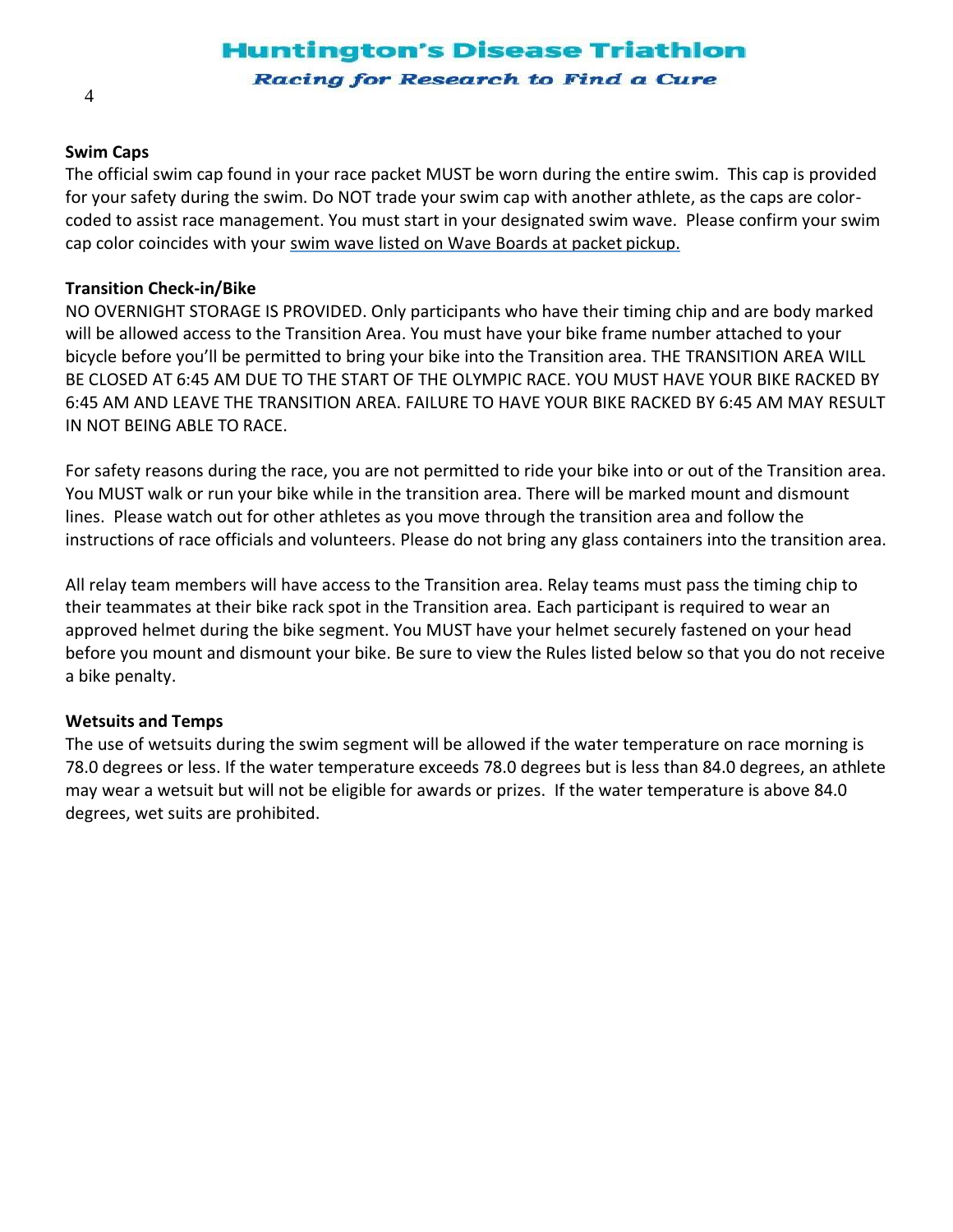# **RACE SCHEDULE**

| $5:30$ am       | Race site opens                                                                   |  |  |
|-----------------|-----------------------------------------------------------------------------------|--|--|
| $5:40 - 6:45$   | Race Day packet pickup (FAILURE TO PICK UP YOUR PACKET BY 6:45 AM RACE            |  |  |
|                 | MORNING MAY RESULT IN NOT BEING ABLE TO PARTICIPATE IN THE RACE.)                 |  |  |
| 5:40            | Body marking, chip pick up and bike transition opens                              |  |  |
| 6:45            | PACKET PICK UP & TRANSITION CLOSES. All Bikes, including SPRINT RACERS,           |  |  |
|                 | must be racked or may result in not being able to race.                           |  |  |
|                 |                                                                                   |  |  |
|                 | OLYMPIC athletes will begin grouping at Swim Start (Listen to the announcer)      |  |  |
| 7:00            | <b>OLYMPIC TRIATHLON BEGINS</b>                                                   |  |  |
| 7:15            | SPRINT RACERS should be at the swim start to begin grouping by wave start (Listen |  |  |
|                 | to the announcer)                                                                 |  |  |
| 7:30            | <b>SPRINT RACE BEGINS</b>                                                         |  |  |
| 7:40            | Duathlon Sprint begins NEXT TO FINISH LINE ON PATH                                |  |  |
| 10:15           | Bike Course Closes (Participants who continue their own will assume all           |  |  |
|                 | risk and must adhere to local traffic laws.)                                      |  |  |
| <b>AWARDS</b>   | Award Ceremony will begin when the last participant crosses the finish line       |  |  |
| <b>CEREMONY</b> |                                                                                   |  |  |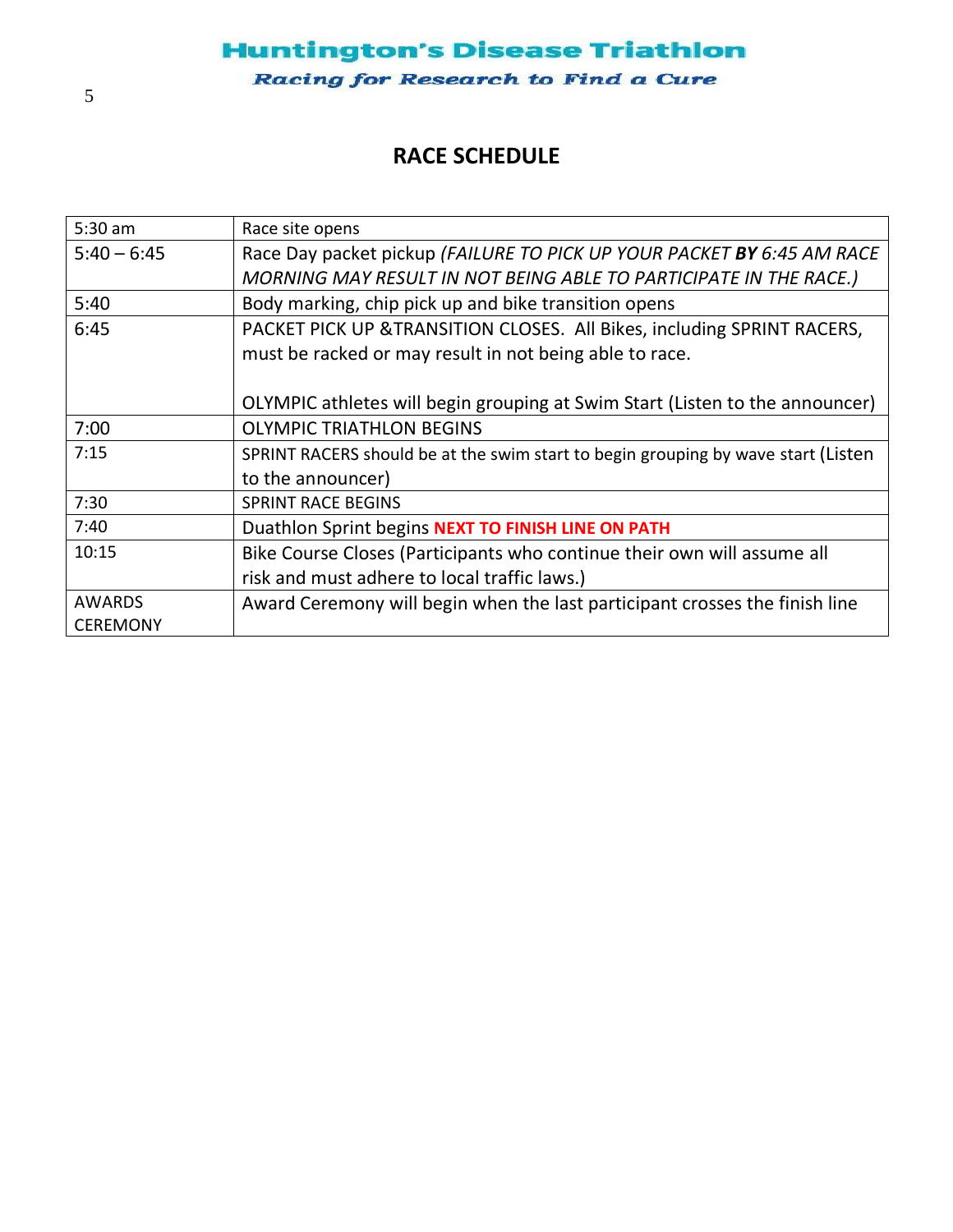# **Huntington's Disease Triathlon**

Racing for Research to Find a Cure

| <b>Wave Schedule</b>                                          |                                                                 |                                       |                  |  |
|---------------------------------------------------------------|-----------------------------------------------------------------|---------------------------------------|------------------|--|
| <b>Olympic</b>                                                |                                                                 |                                       |                  |  |
| <b>WAVE#</b>                                                  | START.                                                          | <b>DIVISION</b>                       | <b>CAP COLOR</b> |  |
| Wave #1                                                       | 7:00                                                            | Elite                                 | <b>RED</b>       |  |
| Wave #2                                                       | 7:02                                                            | 29 & Under                            | <b>GREEN</b>     |  |
| Wave #3                                                       | 7:05                                                            | 30 to 39                              | <b>WHITE</b>     |  |
| Wave #4                                                       | 7:08                                                            | 40 to 49                              | <b>YELLOW</b>    |  |
| Wave #5                                                       | 7:11                                                            | 50 & over, AquaBike, Clydesdale,      | <b>BLUE</b>      |  |
|                                                               |                                                                 | Athena & Relay Teams                  |                  |  |
| <b>LISTEN TO THE ANNOUNCER.</b><br><b>Sprint RACE</b>         |                                                                 |                                       |                  |  |
| <b>WAVE#</b>                                                  | <b>START</b>                                                    | <b>DIVISION</b>                       | <b>CAP COLOR</b> |  |
| Wave #1                                                       | 7:30                                                            | Elite                                 | <b>RED</b>       |  |
| Wave #2                                                       | 7:32                                                            | 39 & Under                            | <b>GREEN</b>     |  |
| Wave #3                                                       | 7:35                                                            | 40 & Over                             | <b>YELLOW</b>    |  |
| Wave #4                                                       | 7:38                                                            | Women (Excluding Elite & Relay Teams) | <b>PINK</b>      |  |
| SPRINT DUATHLON BEGINS: 7:40 AM - NEXT TO FINISH LINE ON PATH |                                                                 |                                       |                  |  |
| Wave #5                                                       | 7:41                                                            | Clydesdale & Relay Teams              | <b>WHITE</b>     |  |
| Wave #6                                                       | 7:44<br>First Timers, Fat Tire, AquaBike (excluding Women) BLUE |                                       |                  |  |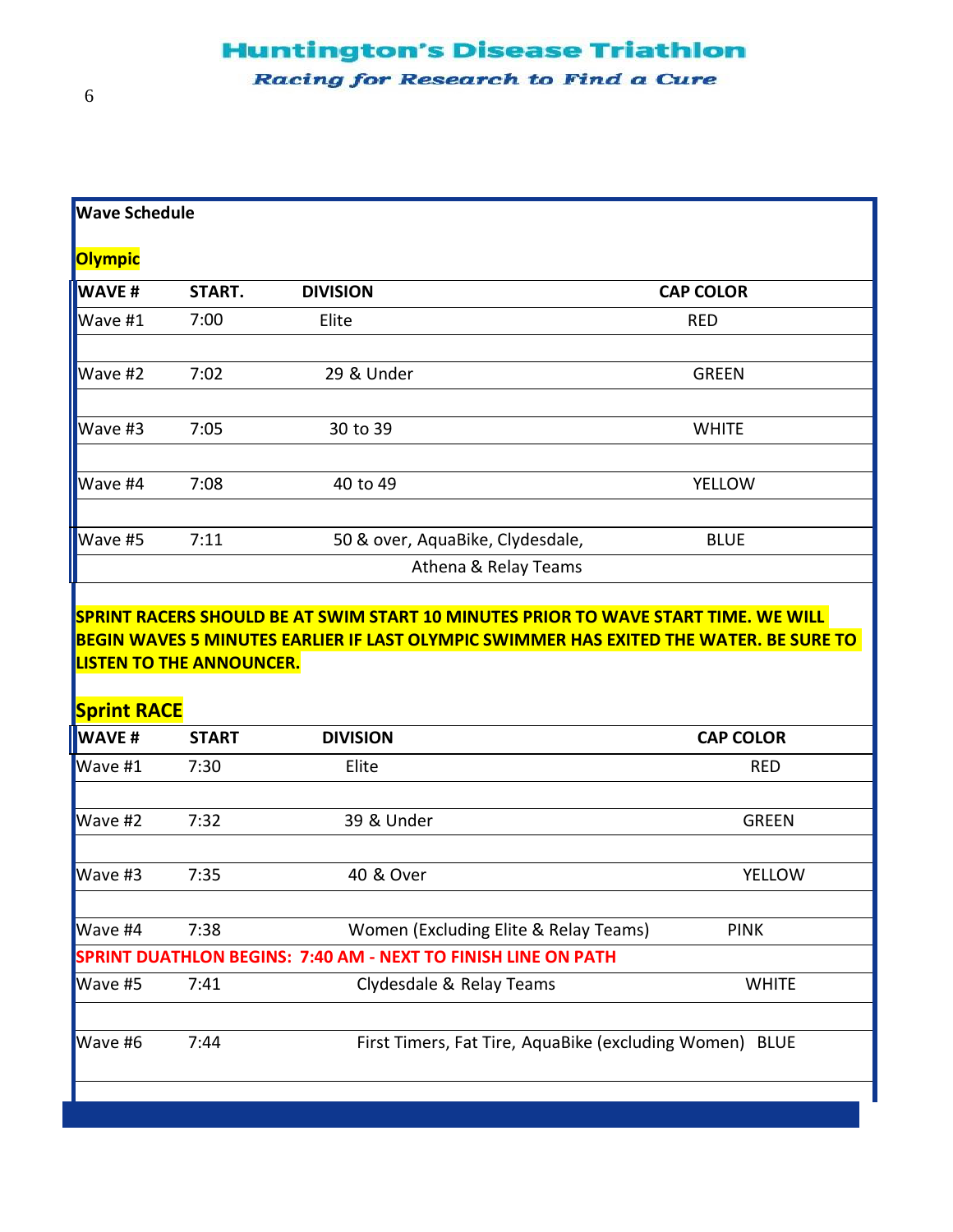# **Huntington's Disease Triathlon**

Racing for Research to Find a Cure

7 The Course

**Swim:** The swim will take place in Larry and Penny's crystal-clear lake. It will start on the west side of the beach; Participants will go around the first buoy which should be on your left side and continue to the remaining buoys keeping the buoys on your right side. The swim course is set up for both the Olympic and the Sprint events. Sprint participants will swim around the inner buoys while Olympic athletes will swim around the farthest buoys. There are several water safety personnel monitoring the swim course. If you need assistance, make sure to wave your hands over your head. The temperature reading will be done one hour prior to the start by a USAT official and posted at packet pick up. Wet suits are allowed if the water temperatures warrant wet suit legal limits by USAT regulations. Wave start times can be found under "Athlete Info." Participants will encounter a water station between the swim exit and the transition area.

**Bike**: The Bike Course will go through farmland areas of unincorporated Miami-Dade County (the Redlands), all on paved roads of course, and will encounter very little vehicular traffic. The Sprint race is 14 miles, and the Olympic race is 22 miles. The course will be well marked with arrows at each intersection and arrows painted on the pavement. There will also be police controlling traffic at each intersection where riders would normally stop for a stop sign or traffic light and at each intersection where the course turns. All bikers will travel south from 127 Avenue to 216 street. Continue west on 216th street until the turnaround at 169 Ave. **SPRINT RACERS stay to the LEFT** travel back east on 216th street to 127th avenue and towards the transition. **OLYMPIC RACERS** stay to the RIGHT and turn right at 167th Avenue to 264th Street, turn left at 264th down to 157 avenue which is the turnaround, travel back to 167 avenue, make a right turn and travel back to 216th street and make a right turn. Head to 127 avenue and make a left turn heading back to the park.

# **Run:**

We have saved the best for last – the RUN! It is on all paved paths, but you may encounter some large tree roots. Be extra careful with those ankles. Sprint athletes will complete one loop (3.1 miles) while **Olympic athletes will complete 2 loops (6.2 miles).** The course winds through the back paths in the woods and then loops back through the woods, around the large lake you swim in, and then directly into the finish for Sprinters. **Olympic athletes should veer to the left and continue loop 2.** There is some shade along the course and beautiful wildlife vegetation. Please follow the same sides of the path as road traffic as the path is narrow in some places. There will be water stations at every mile.

**AquaBike:** The aquabike will follow the same swim and bike course. Once finished with the bike portion, rack the bike and come out transition at the designated AquaBike exit (side) and run through the finish line.

**Duathlon:** The duathlon will begin with a 1 mile and then complete the same Sprint Triathlon distance and course (14-mile bike,3-mile run)

Aid stations will include water and Gatorade. Due to the hot weather, need to drink lots of fluids! You will have volunteers at the aid stations. Call out what drink you want.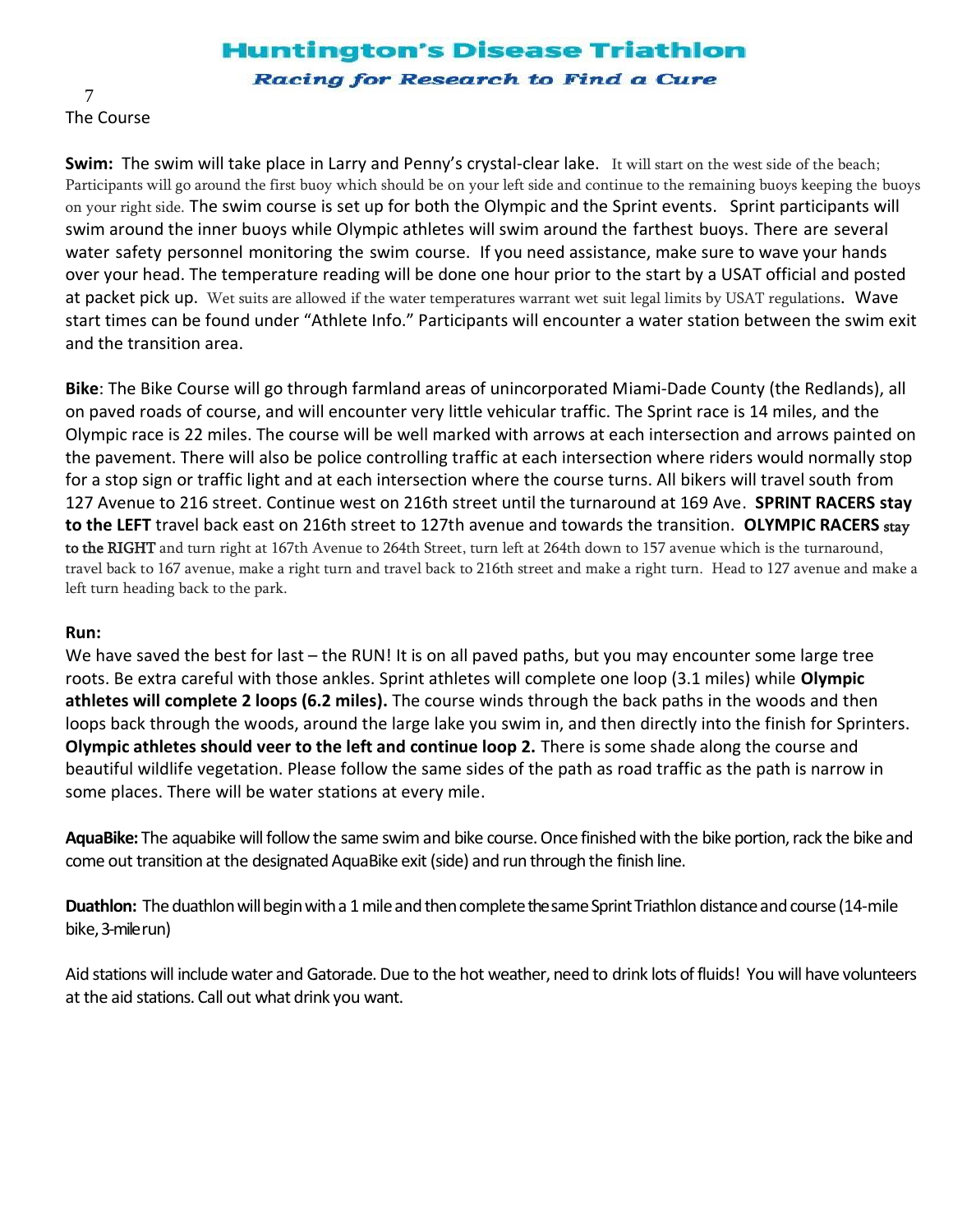# **Huntington's Disease Triathlon**

Racing for Research to Find a Cure

### **Elite Category:**

Professional or Age Group Elite Male and Female racers. Racers only eligible for overall awards (no age group)

Age Group: Male &Female start at 14 and under and go in 5-yearincrements to 80+. Age is as of 12/31st of this current year per USAT Rules.

# **Clydesdale & Athena Category**:

t Clydesdale 220+ Under 39 (Men under 39 years old over 200 pounds), Clydesdale 2*2*0 40+ (Men over 40 years old over2*2*0 pounds), Athena (Women 165+ pounds)

**AquaBike:** Swim and Bike only.

**Relay Category** (2 or 3 person teams) Male Relay, Female Relay, and Coed Relay

### **SPRINT RACE ONLY:**

**First-Time Triathletes** (Sprint racers in this category have never competed in a triathlon before. Athletes may choose to register as First Timers **or** Age Group. Cannot register in both categories.

**Fat Tire Male/Female Overall** (No Arrow Bars and tires 1 ½" or wider) (Sprint racers racing on non-racing bikes without racing wheels)

**Duathlon:** Run, Bike, Run (First run is 1 mile than the same Sprint course – 14-mile bike, 3-mile run.

#### **Awards**

Awards are given **3 deep in** all AGE categories. AquaBike, Athena, First Timer, and Duathlon (**Top 3 OVERALL ONLY**) \*Overall Males & Overall Females (**Top 3 OVERALL** \*Top Overall Master Male (40+), and Top Overall Master Female (40+)

\*Those receiving overall, and master awards are removed from their age groups, bumping everyone else up in the age group standings. There is no double-dipping.

Participants registered as **Elite** are ONLY eligible for overall awards.

Please stay for the awards ceremony if you are due an award. Unclaimed awards may be mailed if requested within 2 weeks after the event. You must pay \$15 for shipping and handling. Please send an email to [hdtriathlon@gmail.com.P](mailto:hdtriathlon@gmail.com)lease include the following: Name, address, phone, email, race (Sprint/Olympic), division, Placereceived.